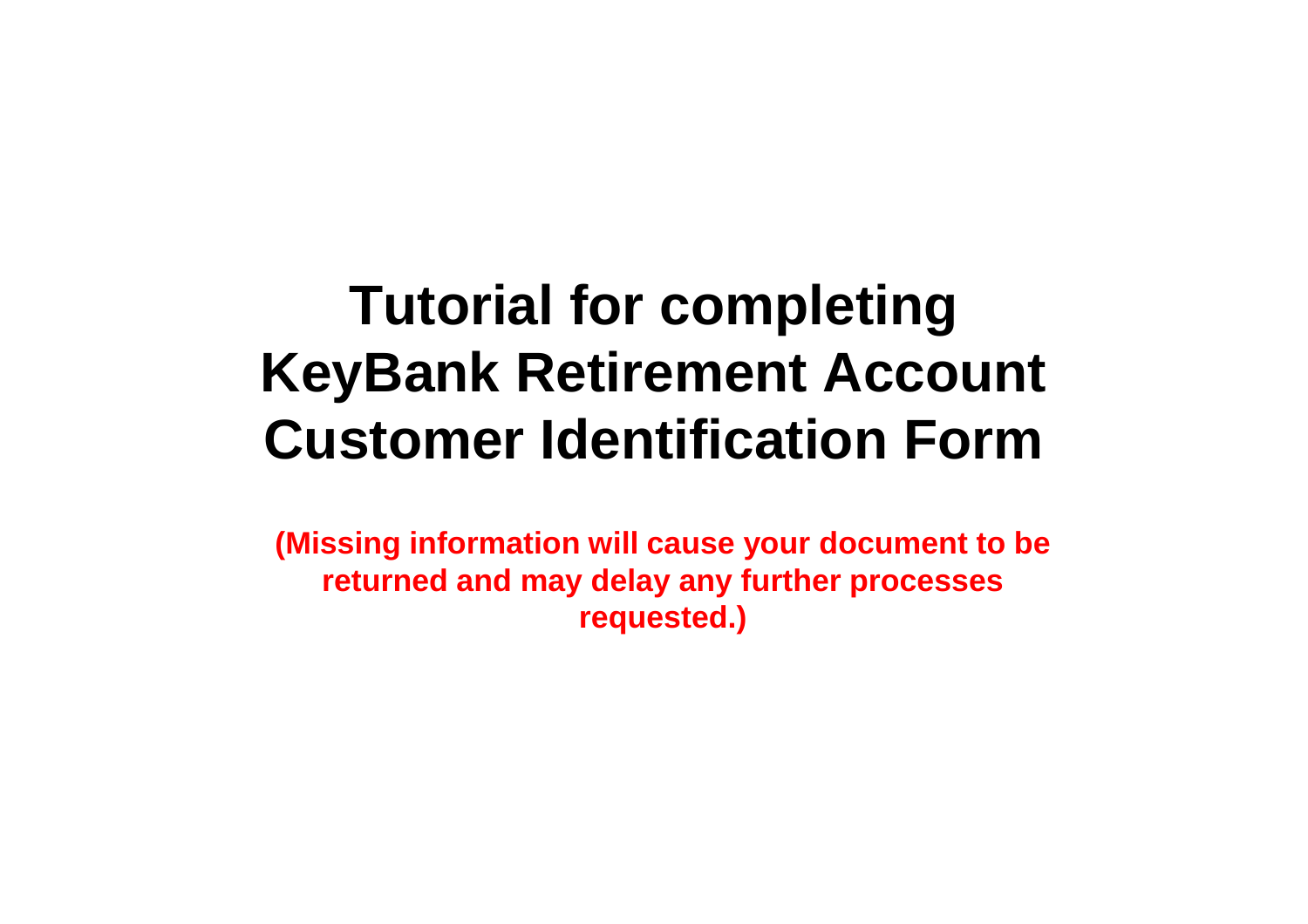|                                           |                                                                                                                                                                                                                                                                                                                                                                                                                                                                                                                                                                                                                                                                                                                                                                                                                                                                    | <b>KeyBank Retirement Account</b><br><b>Customer Identification Form</b>                                                                                                                                               |
|-------------------------------------------|--------------------------------------------------------------------------------------------------------------------------------------------------------------------------------------------------------------------------------------------------------------------------------------------------------------------------------------------------------------------------------------------------------------------------------------------------------------------------------------------------------------------------------------------------------------------------------------------------------------------------------------------------------------------------------------------------------------------------------------------------------------------------------------------------------------------------------------------------------------------|------------------------------------------------------------------------------------------------------------------------------------------------------------------------------------------------------------------------|
|                                           | Bank Number: 3211                                                                                                                                                                                                                                                                                                                                                                                                                                                                                                                                                                                                                                                                                                                                                                                                                                                  | Social Security Number:                                                                                                                                                                                                |
| <b>ACCOUNT HOLDER</b><br>INFORMATION Name |                                                                                                                                                                                                                                                                                                                                                                                                                                                                                                                                                                                                                                                                                                                                                                                                                                                                    |                                                                                                                                                                                                                        |
|                                           | Legal Address                                                                                                                                                                                                                                                                                                                                                                                                                                                                                                                                                                                                                                                                                                                                                                                                                                                      |                                                                                                                                                                                                                        |
|                                           | City, State, Zip Code                                                                                                                                                                                                                                                                                                                                                                                                                                                                                                                                                                                                                                                                                                                                                                                                                                              |                                                                                                                                                                                                                        |
|                                           | Country                                                                                                                                                                                                                                                                                                                                                                                                                                                                                                                                                                                                                                                                                                                                                                                                                                                            | Date of Birth                                                                                                                                                                                                          |
|                                           | Home Phone                                                                                                                                                                                                                                                                                                                                                                                                                                                                                                                                                                                                                                                                                                                                                                                                                                                         | Business Phone                                                                                                                                                                                                         |
| <b>IDENTITY</b><br><b>CERTIFICATIONS</b>  | IMPORTANT INFORMATION ABOUT PROCEDURES FOR OPENING NEW ACCOUNTS AT KEY<br>To help the government fight the funding of terrorism and money laundering activities. Federal law requires all financial institutions to obtain,<br>verify, and record information that lidentifies each customer who opens an account. Therefore, all new and existing customers are subject to the<br>idently vertication requirements.<br>When a customer opens an account with any entity within the KeyCorp family of companies, we will ask for their name, address and identification<br>humper, and, in the case of an individual, his of her date of prim, Hor trusts and estates, we may also cotain this imprimation for individuals<br>associated with the trust or estate. In all cases, Key is committed to protecting the privacy and identity of each of its customers. |                                                                                                                                                                                                                        |
|                                           | What last of 10 to this?                                                                                                                                                                                                                                                                                                                                                                                                                                                                                                                                                                                                                                                                                                                                                                                                                                           | Failure to supply this required information will prohibit us from completing this request.<br>(Please refer to List A. Customer Identifying Documents for Individuals for acceptable types of ID.)<br><b>ID number</b> |
|                                           | Indicate the following:                                                                                                                                                                                                                                                                                                                                                                                                                                                                                                                                                                                                                                                                                                                                                                                                                                            |                                                                                                                                                                                                                        |
|                                           | Which state/country issued it?                                                                                                                                                                                                                                                                                                                                                                                                                                                                                                                                                                                                                                                                                                                                                                                                                                     | Expiration Date<br><b>Issue Date</b>                                                                                                                                                                                   |
| <b>OCCUPATION AND</b><br><b>INDUSTRY</b>  | What is your occupation?<br>(Select and input information from list B)                                                                                                                                                                                                                                                                                                                                                                                                                                                                                                                                                                                                                                                                                                                                                                                             | ALL SECTIONS MUST BE COMPLETED<br>▾                                                                                                                                                                                    |
|                                           | What is your worker classification?<br>(Girde und)                                                                                                                                                                                                                                                                                                                                                                                                                                                                                                                                                                                                                                                                                                                                                                                                                 | Self-Employed<br>Student<br>Housty<br>Manager/Executive<br><b>Dette d</b><br>Unemployed<br>Salary/Non-Manager                                                                                                          |
|                                           | 6<br>Employer Name:                                                                                                                                                                                                                                                                                                                                                                                                                                                                                                                                                                                                                                                                                                                                                                                                                                                |                                                                                                                                                                                                                        |
|                                           | Which of the following best<br>depertises your employer industry?<br>(Circle one)                                                                                                                                                                                                                                                                                                                                                                                                                                                                                                                                                                                                                                                                                                                                                                                  | <b>Public Administration</b><br><b>Real Trade</b><br>Construction<br>Services <sup>®</sup><br>Finance, Insurance &<br>Mairo<br>Manufacturing<br>Wholesale Trade<br><b><i>Leal English</i></b>                          |
|                                           |                                                                                                                                                                                                                                                                                                                                                                                                                                                                                                                                                                                                                                                                                                                                                                                                                                                                    | Transportation, Communications, Electric,<br>Agriculture, Foresty, Fishing,<br>Ges & Sanitary Services<br>Landsceping                                                                                                  |
|                                           | Which of the following most accurately describes the<br>specific industry of your employer?                                                                                                                                                                                                                                                                                                                                                                                                                                                                                                                                                                                                                                                                                                                                                                        |                                                                                                                                                                                                                        |
|                                           | (Select and local information from list (3)                                                                                                                                                                                                                                                                                                                                                                                                                                                                                                                                                                                                                                                                                                                                                                                                                        |                                                                                                                                                                                                                        |

- 1. Start with your Social Security Number.
- 2. Complete everything in the Account Holder Information section. Do not skip anything! If your current name or address differs from the last information your employer had, you must provide documentary evidence of the change.
- 3. The information in this section is critical. Please refer to List A for acceptable types of ID. Please do not forget to supply the Expiration Date in mm/dd/yyyy format.
- 4. This section contains a drop down box. If you are filling this out on-line, this will help you select an acceptable occupation. If you have printed the form and are completing this by hand, please only use one of the occupations identified in List B.
- 5. If you feel that multiple answers apply, choose the primary classification.
- 6. Not required if you are retired, a student or unemployed.
- 7. Not required if you are retired, a student or unemployed.
- 8. This section contains a drop down box. If you are filling this out on-line, this will help you select an acceptable industry. If you have printed the form and are completing this by hand, please choose only one employer industry identified in List C. (Not required if you are retired, a student or unemployed.)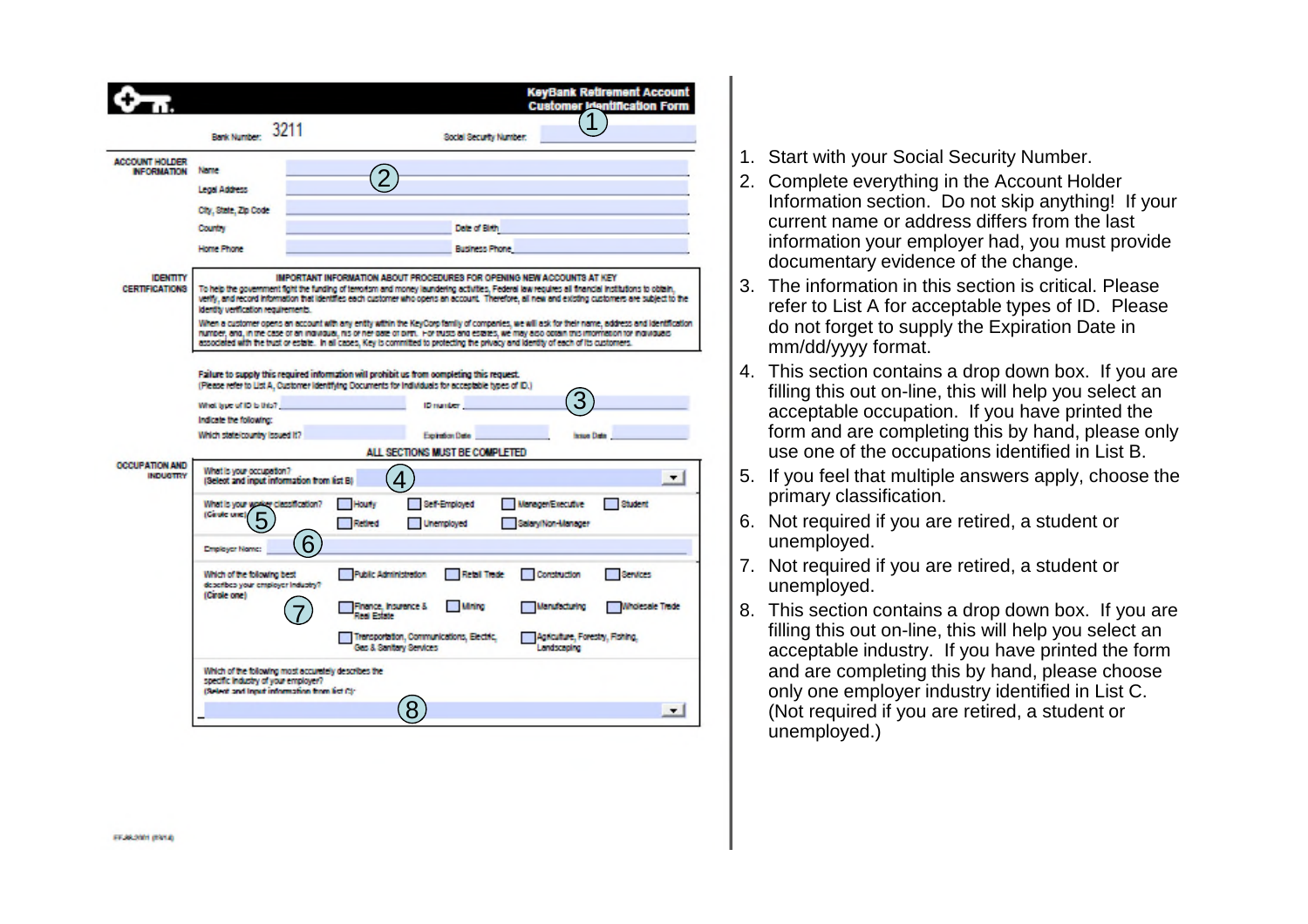| SOURCE OF<br>INCOME                     | What is your Source of Income?<br>(Check all that apply)                                                                                                                                                                                    | Salary/ Wages<br>Investments | Royalties<br>Lottery Winnings                            | Pension<br>Real Estate                           |
|-----------------------------------------|---------------------------------------------------------------------------------------------------------------------------------------------------------------------------------------------------------------------------------------------|------------------------------|----------------------------------------------------------|--------------------------------------------------|
|                                         |                                                                                                                                                                                                                                             | No Income                    | Public Assistance                                        | Trust                                            |
|                                         |                                                                                                                                                                                                                                             | Other                        | Income From<br>Family Owned Business                     | Chase Nat To Respond                             |
|                                         | If other, please describe:                                                                                                                                                                                                                  |                              |                                                          |                                                  |
| NRA / OFAC / VISA                       | What is your country (countries) of oitizenship?                                                                                                                                                                                            |                              |                                                          |                                                  |
|                                         | What is your country of permanent residence?<br>Do you have a temporary residence and/or<br>own real property outside of the United States?                                                                                                 |                              | YES                                                      | NO                                               |
|                                         | If yes, in which countries?                                                                                                                                                                                                                 |                              |                                                          |                                                  |
|                                         | What is your current Visa status?<br>(If applicable, check one)                                                                                                                                                                             | Asylum<br>Diplomatic         | Authorized Work Permit<br>Tourist<br>Visitor<br>Student  | Training<br>No Visa                              |
|                                         | From what country did you obtain your Visa?                                                                                                                                                                                                 |                              |                                                          |                                                  |
| POLITICALLY<br><b>EXPOSED</b><br>PERSON | Are you, an immediate family member or close associate<br>of a person who occupies or has occupied a high position<br>in a foreign government?                                                                                              |                              | YES                                                      | <b>NO</b>                                        |
|                                         | Do you occupy, or have you occupied in the past,<br>a high position for a foreign government?                                                                                                                                               |                              | TYES                                                     | NO                                               |
|                                         | Do any beneficial parties to the account currently occupy, or have<br>occupied in the past, a high position for a foreign government?                                                                                                       |                              | YES                                                      | I NO                                             |
| POUCH ACTIVITY                          | Do you anticipate any delivery method that involves the use of carrier<br>or courier to transport currency, monetary instruments and other<br>documents physically from outside the United States? (If yes,<br>proceed to questions below.) |                              | YES                                                      | NO                                               |
|                                         | If yes, for what country (countries) will the delivery method<br>that involves the use of carrier or courier to transport<br>currency, monetary instruments and other documents<br>physically from outside the United States originate?     |                              |                                                          |                                                  |
|                                         | If yes, estimated ANNUAL dollar amount of delivery method that<br>involves monetary instruments and other documents physically the<br>use of carrier or courier to transport currency, from outside the<br>United States? (Choose one)      |                              | $$1 - $3,000$<br>\$3,001 - \$5,000<br>\$5,001 - \$10,000 | \$10,001 -\$25,000<br>>525.000                   |
|                                         | If yes, what is the likely purpose of the pouch activity?<br>(Check all that apply)                                                                                                                                                         |                              | Business<br>Personal Travel                              | Family Residing Abroad<br>Regular Payment Abroad |
| SIGNATURES                              |                                                                                                                                                                                                                                             |                              |                                                          |                                                  |
|                                         |                                                                                                                                                                                                                                             |                              |                                                          |                                                  |
|                                         | Customer signature                                                                                                                                                                                                                          |                              | Date                                                     |                                                  |
| EF-68-2001 (4/11)                       |                                                                                                                                                                                                                                             |                              |                                                          | <b>RESET</b><br><b>PRINT</b>                     |

- 9. You must complete at least one choice in this box or describe below.
- 10. You must complete your country of citizenship, e.g., US, Canada, etc.
- 11. You must complete the questions regarding your country of permanent residence and whether or not you a have a temporary residence or property outside the US. If you indicate that you *do* have a temporary residence or property outside the US, you must tell us where.
- 12. You must complete this Visa information only if applicable. You must also indicate the country that you obtained your Visa from.
- 13. You must complete all three questions in this box.
- 14. Complete the first question. If your answer is yes, complete the next three choices in this box.

15. Your legal signature is required.